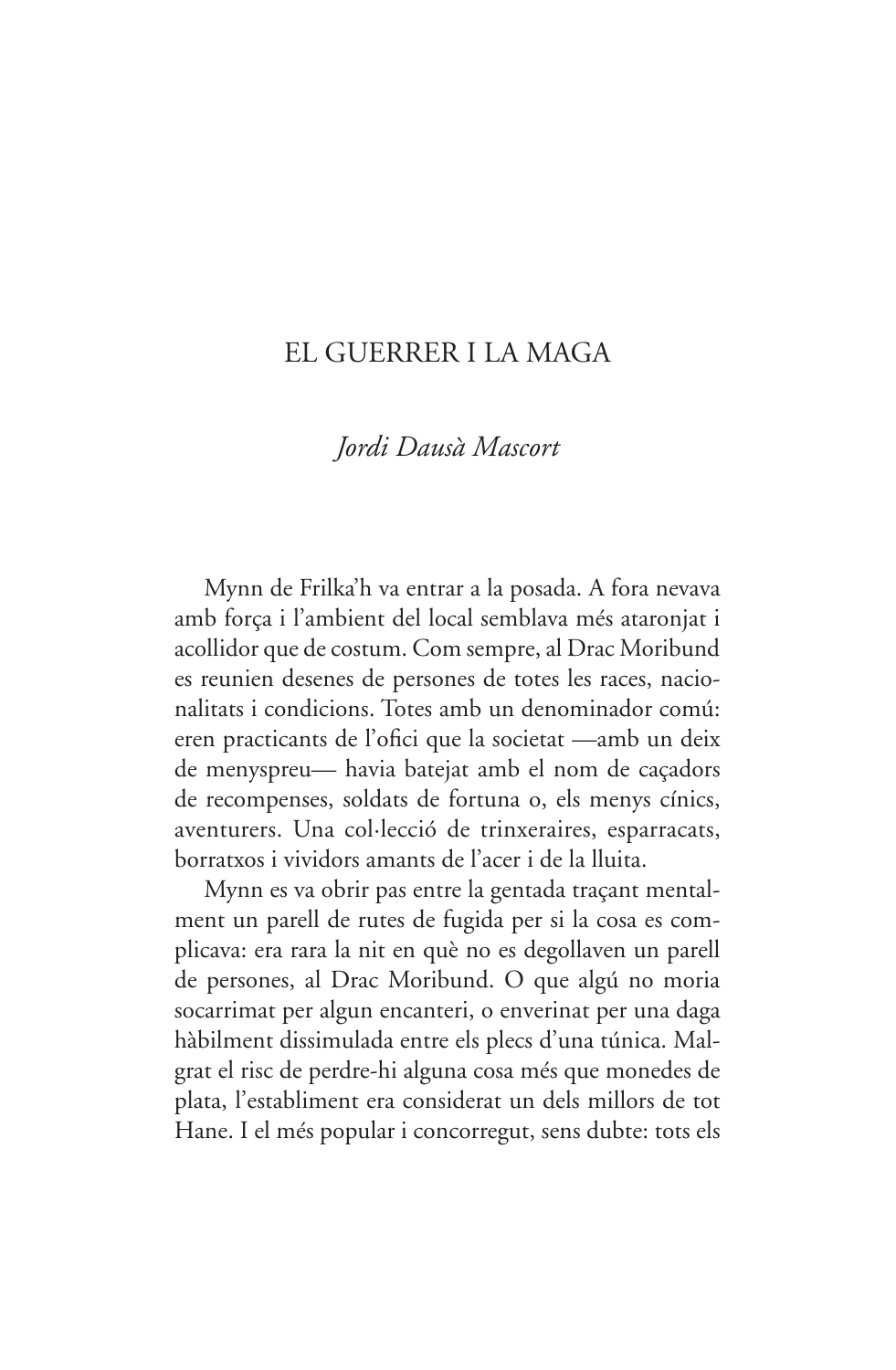homes d'armes de la ciutat hi passaven una estona quan queia el sol per fanfarronejar sobre els enemics abatuts i el botí rapinyat, normalment substanciós. Sempre presumint, sempre parlant més del compte, com correspon als aventurers més endurits. No és senzilla, la vida del mercenari. I menys quan la ciutat estat de Hane està dominada amb mà de ferro pel temible Lord Nagarya, el Carnisser.

En una taula arraconada al fons de la sala, de les més allunyades de la gran llar de foc, es va trobar amb la Misiko, una maga de baix rang de l'orde del Crisantem. Plegats havien lluitat contra les monstruoses Hordes de Nhüzs, rescatat un dels Talismans dels Hiverns Eterns i sobreviscut a l'atac d'un enorme i espaordidor Hssing-Ih. Ja ni recordaven el nombre de vegades en què havien estat els únics supervivents d'alguna expedició i, esquena contra esquena, resistiren les furioses envestides dels no-morts o d'algun horrible ésser transdimensional. Ni quantes nits havien passat en vetlla, escoltant els misteriosos sorolls del bosc i xerrant de tot i de res, esperant la llum rosada de l'alba.

Hi havia alguna cosa més que amistat entre el guerrer i la maga, tots dos ho sabien prou bé. Tot Hane ho sabia prou bé. El que havia començat com un vincle entre camarades de batalla s'havia convertit en un amor incondicional, extraordinàriament pur i fort tenint en compte les circumstàncies i el lloc. S'estimaven com només s'estimen dues persones profundament tristes que d'alguna manera o altra han acabat trobant una ànima bessona.

- -Nanit, Misiko.
- -K tal, Mynn?
- $-R$  I tu?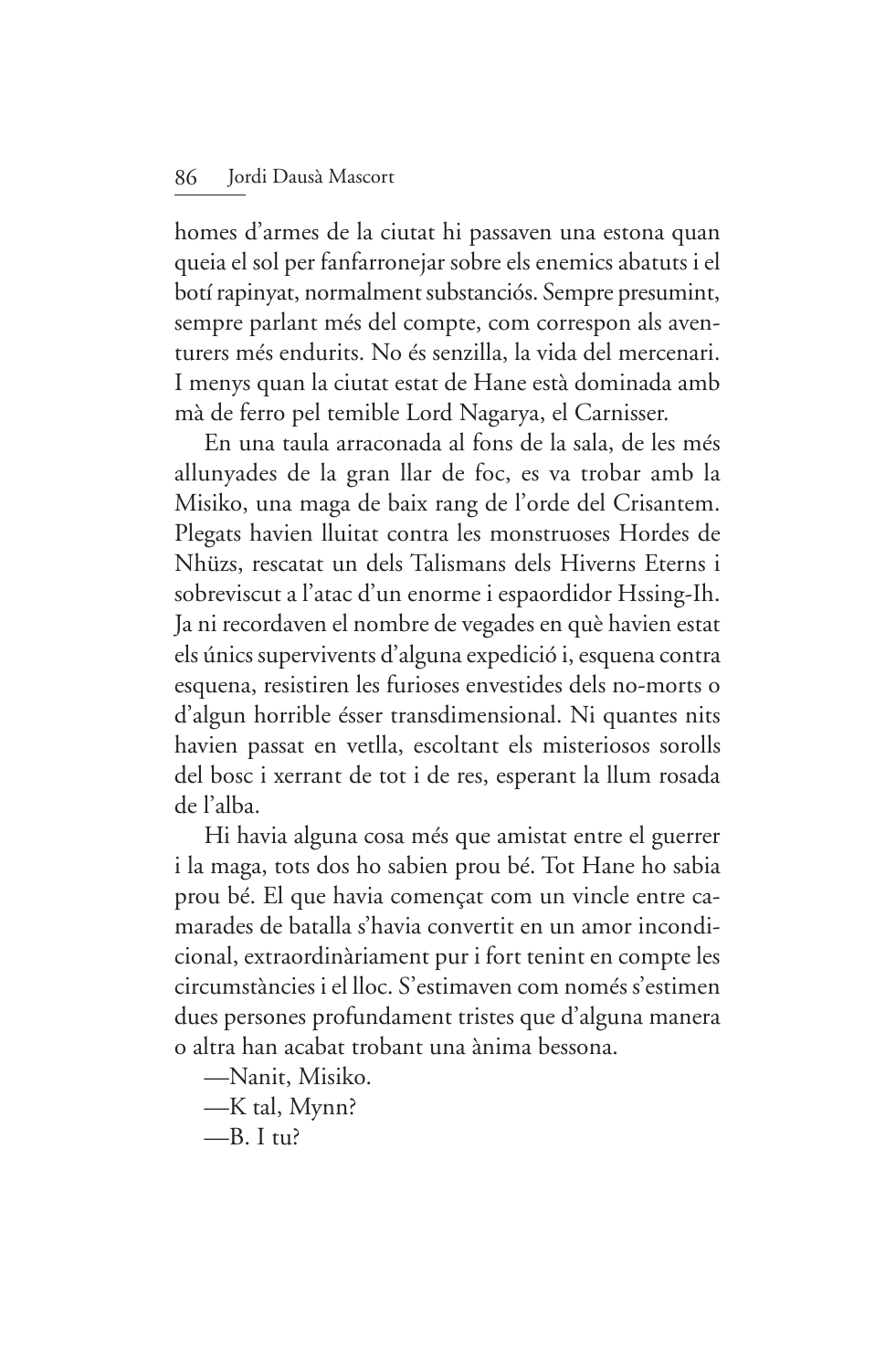—Vaig fent. B el dia?

 $\frac{-\text{Sip. I } \text{tu}}{2}$ 

-Reular, com smpre. Anem al Bosc d la Mort, avui?  $-Sip$ !!!

I el guerrer revestit d'acer brunyit i la maga de capa magenta van abandonar, junts, la relativa seguretat del Drac Moribund per enfrontar-se a la nit gelada de Hane i a tots els perills i amenaces que s'hi amagaven.

 $\star$   $\star$   $\star$ 

En Beto va mirar el rellotge. Dos quarts de cinc del matí. Havia tornat a passar la nit en vetlla davant la pantalla. A l'habitació del costat algú roncava sorollosament. Potser encara tindria temps de dormir un parell d'hores abans de dutxar-se i anar a treballar. Va teclejar quatre frases i va apagar l'ordinador amb la recança de sempre. Un altre dilluns fastigós: brutalment avorrit, etern i despietat. Un dia gris, un grapat d'hores llargues que cal passar perquè arribi, de nou, el refugi que dóna la nit, el que fa oblidar les misèries quotidianes. A fora se sentien els primers cotxes, els dels obrers que s'arrossegaven cap a les cadenes de muntatge. Com robots o zombies. Vivien vides monòtones i lletges, lligats a una societat que devorava l'individu, on hi havia poques sortides. "Pobres *matats*", pensava en Beto. Va apagar la cigarreta, es va estirar al sofà que li feia de llit i les molles van grinyolar. Merda de mobles barats. Llençant la manta al terra - començava a fer xafogor - va intentar dormir una estona.

Fins que no es va prendre una pastilla vermella i blanca no hi ya haver manera.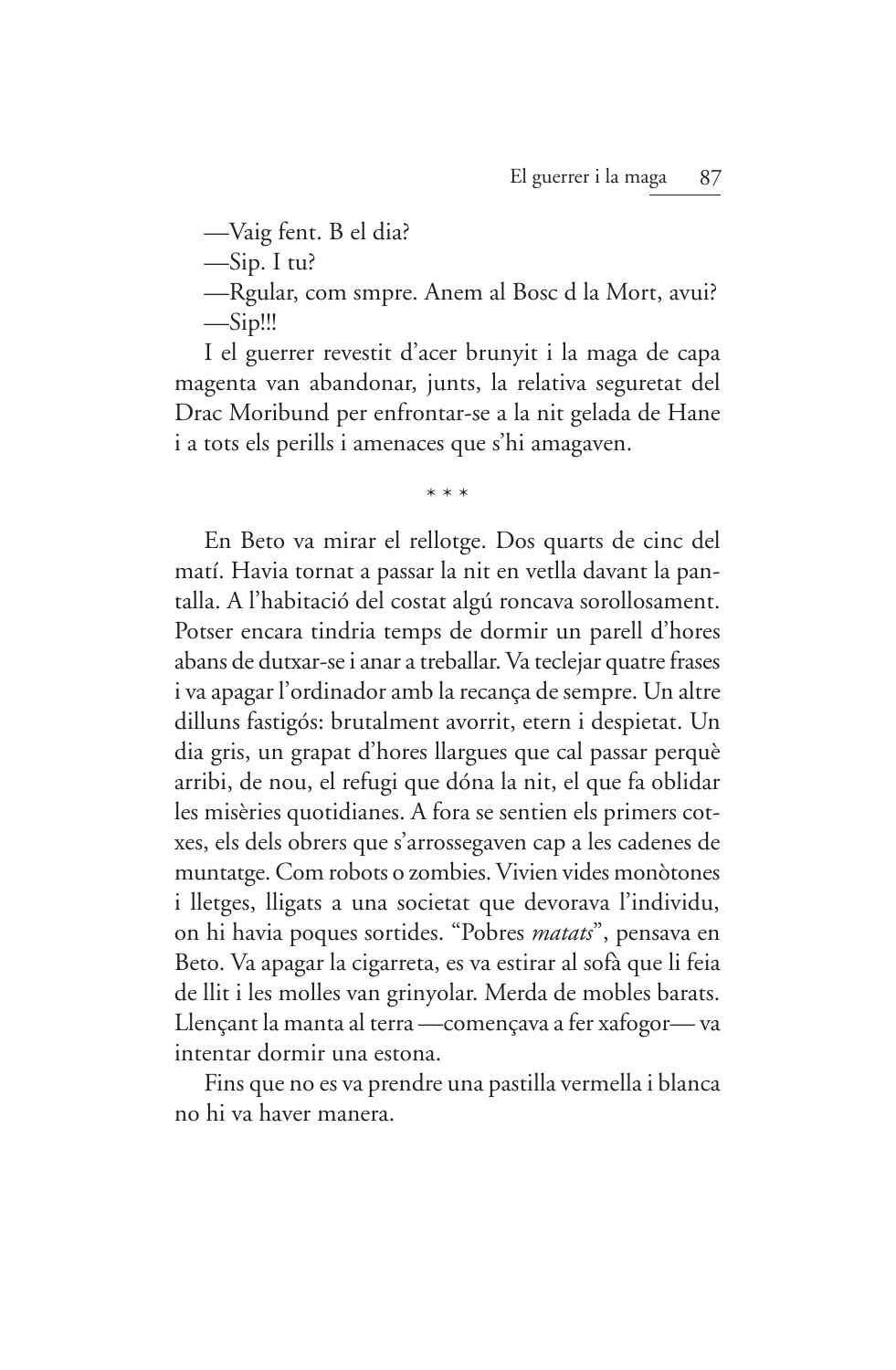## 88 Jordi Dausà Mascort

Un cop es va separar d'en Mynn, la maga Misiko va fer cap a la frontera. La Marca de Hane era l'escenari de constants batalles entre els saquejadors de Hougan (una colla de salvatges amb llances i fletxes pràcticament inofensives) i els defensors de la ciutat estat, que la protegien de les ràtzies dels bàrbars. Una mica d'acció abans d'anar a descansar li aniria bé. A més, li calia practicar l'ús de la màgia. S'anava quedant enrere i en Mynn, amb la seva vulgar espasa, havia esdevingut un rival molt més temible que no pas ella amb tots els seus sortilegis. Un altre guerrer ja faria temps que hauria abandonat la companyia de la maga per cercar germans d'armes més poderosos i aspirar, així, a enfrontar-se a enemics més forts: precisament els que tenien un preu més alt damunt del seu cap i que custodiaven un botí més sucós. Però tant en Mynn com la Misiko ja no anaven darrere de l'or, ni de les recompenses d'un o altre tipus. Ni tan sols de l'èxtasi de la batalla, del plaer de sentir com dos acers xisclen, enfurismats, en topar l'un amb l'altre.

No. Ells eren allí perquè havien descobert que estaven lligats l'un amb l'altre per un sentiment molt més fort que la camaraderia o la solidaritat entre guerrers.

A la Marca de Hane els defensors de la ciutat havien format una barrera i lluitaven de manera mecànica, monòtona. Un observador extern diria que s'avorrien, clavant estocades i parant cops. La Misiko es va col·locar al lloc que havia deixat un dels soldats caiguts (només els novells perdien la vida a la Marca) i restà immòbil, esperant que un petit grup de salvatges se li acostés prou. Quan els va tenir a prop va moure les mans, al seu voltant es va formar un remolí de vent i energia i, pronunciat un mot arcaic d'una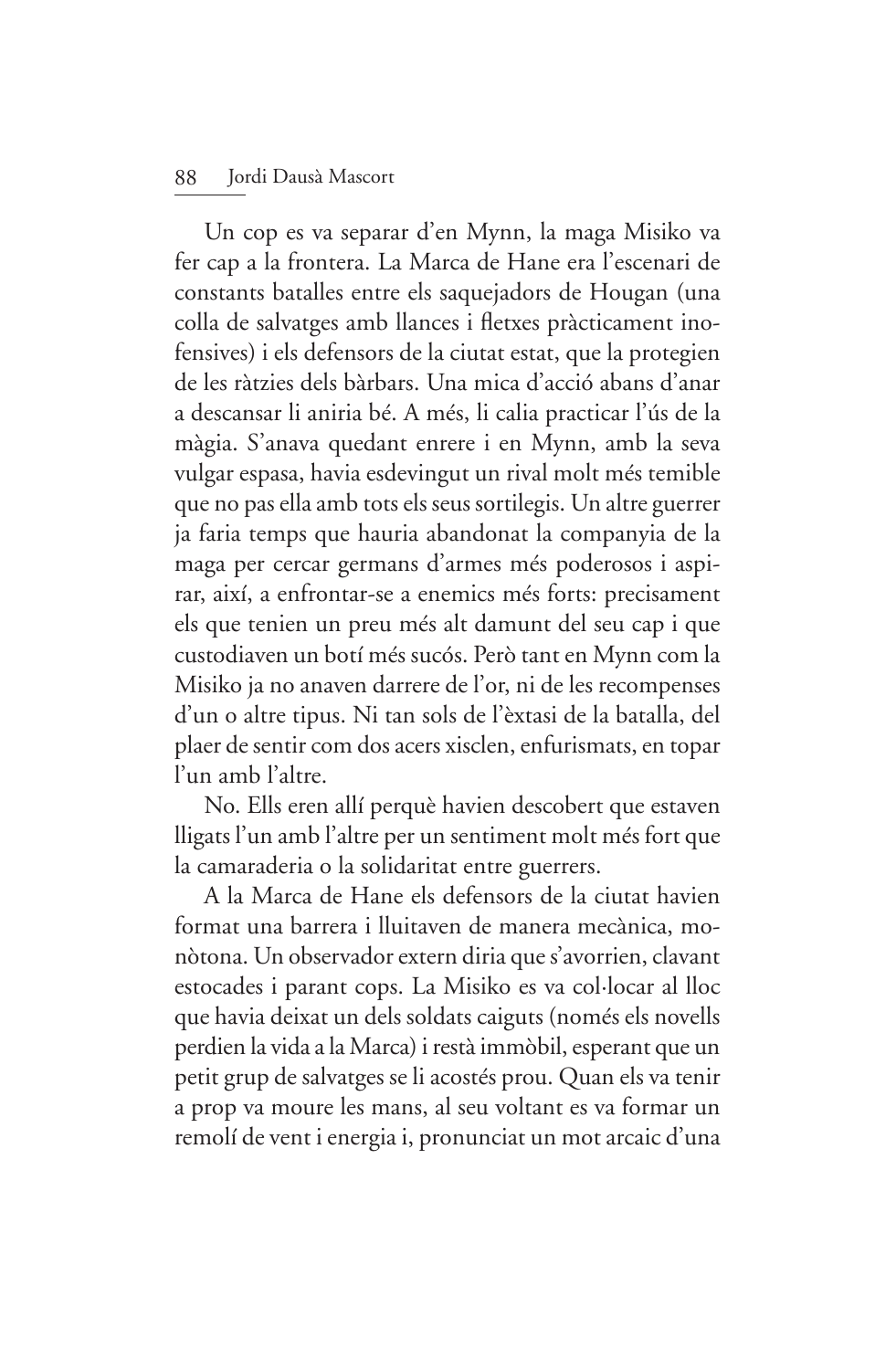sola síl·laba, es va sentir un espetec: dels tres humanoides, només en quedaren els parracs i les armes, rudimentàries i socarrimades

 $* * *$ 

L'Ann va badallar. El rellotge que tenia sobre la pantalla marcava les sis de la matinada. Era avorrit, jugar sola. Va apagar l'ordinador, es va descordar la brusa i s'estirà al llit. No podia deixar-hi de pensar. De cap de les maneres. Els medicaments per dormir, els ansiolítics i els antidepressius feien poc davant d'aquella situació. Ni tan sols les burles cruels que li dedicaven la seva família i les amigues aconseguien dissuadir-la o fer que se n'oblidés. Més aviat al contrari: l'Ann semblava enfortir-se, semblava créixer com quan es té al davant una adversitat insalvable i un es torna, a la força, més fort del que mai ha estat. I, finalment, es va adormir.

 $* * *$ 

La Misako i en Mynn van entrar en una casa de pedra. Una joieria. L'orfebre, amb veu monòtona, els preguntà què volien.

-Dos anells. Material: or. Inscripció: "Amor per sempre, Mynn i Misako". Joies: sí, diamants.

-D'acord -forjant els anells; anells forjats-, aquí té els seus anells. Or, inscripció: "Amor per sempre, Mynn i Misako". Amb joia: diamant. Cent monedes d'or cada anell.

El guerrer va pagar i dues-centes monedes van desaparèixer, com per encanteri, de la immensa bossa que li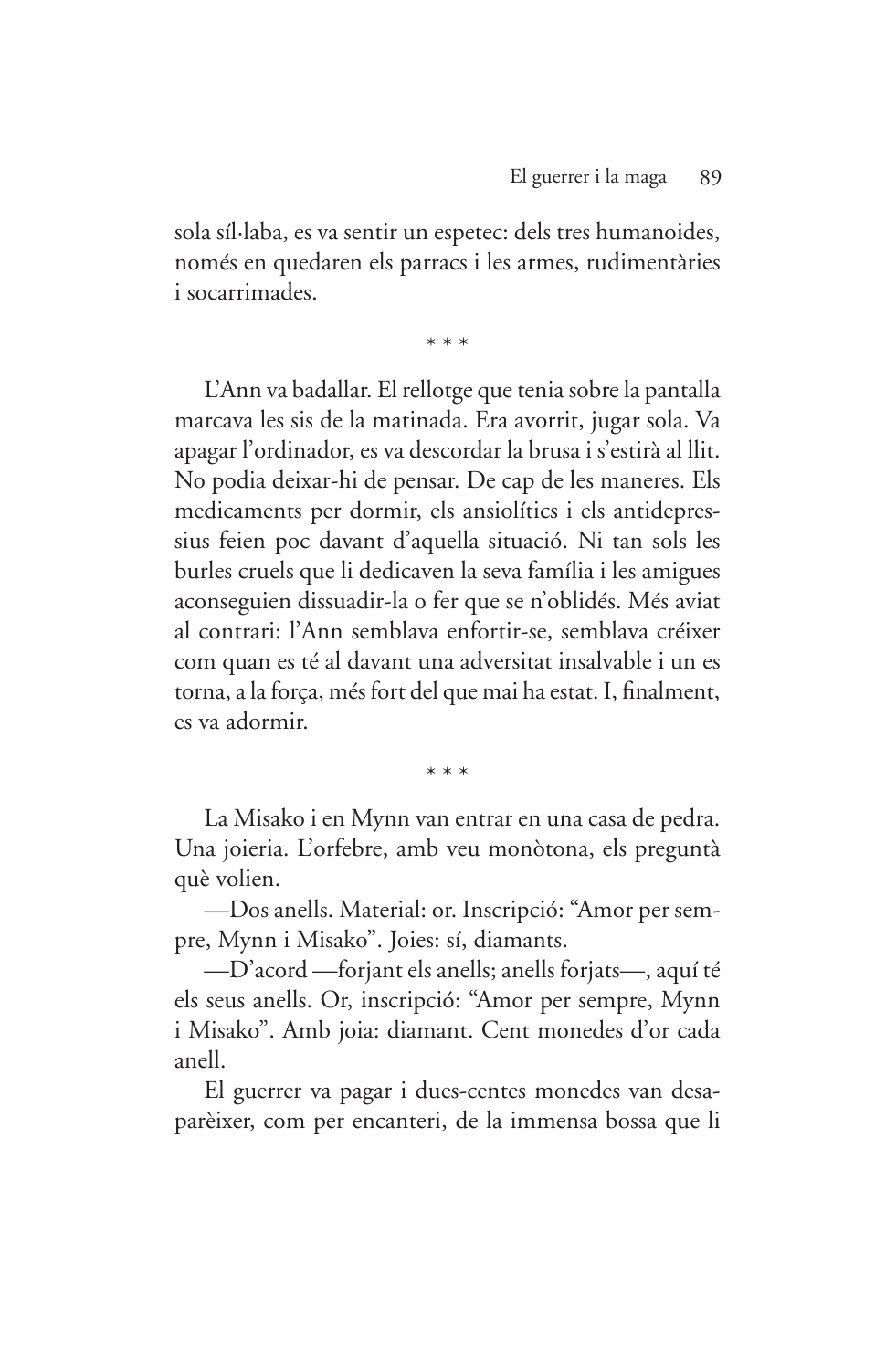penjava del cinturó. Va donar un dels anells a la maga i tots dos se'l van posar a la mà esquerra.

-K pnses? No dius res.

-Ja fa un any k sortim juns.

-Tant? El tmps va dpressa kuan stas b!! :-)

 $-\text{Sip}$ , a mi tb em passa ;-)

-Pero k pnses a part d'axo?

—Perk no kdm un dia i ens viem? Akesta vgada de dbo,

snse xcuses. Tu tb ho vols, oi?

 $-Sip.$ 

-Tatravexes?

 $-$ Nose

-Va, dona.

—Mo e d pnsar, Mynn.

 $-D k$  the por?

-No s kom ets.

-Vam di k snse sekrts. No te amagat mai re. I se k tu tampok.

 $\sim$ Sip, Mynn, pero...

-Beto. El meu nom de dbo es Beto.

 $-Xk$  m lhas dit!!!???

—Dexem de jugar, Misiko. Prou. Veiemnos. Ja. Com et dius, en realitat?

—Em dic Ann.

 $* * *$ 

El dos joves es van trobar al cap d'una setmana en un bar. Per descomptat, de decoració medieval. Van demanar un cafè amb llet cadascú. Era una situació ben estranya, quasi onírica: al cap de tant de temps es trobaven, per fi, l'un davant de l'altre. La Misiko, la maga de baix rang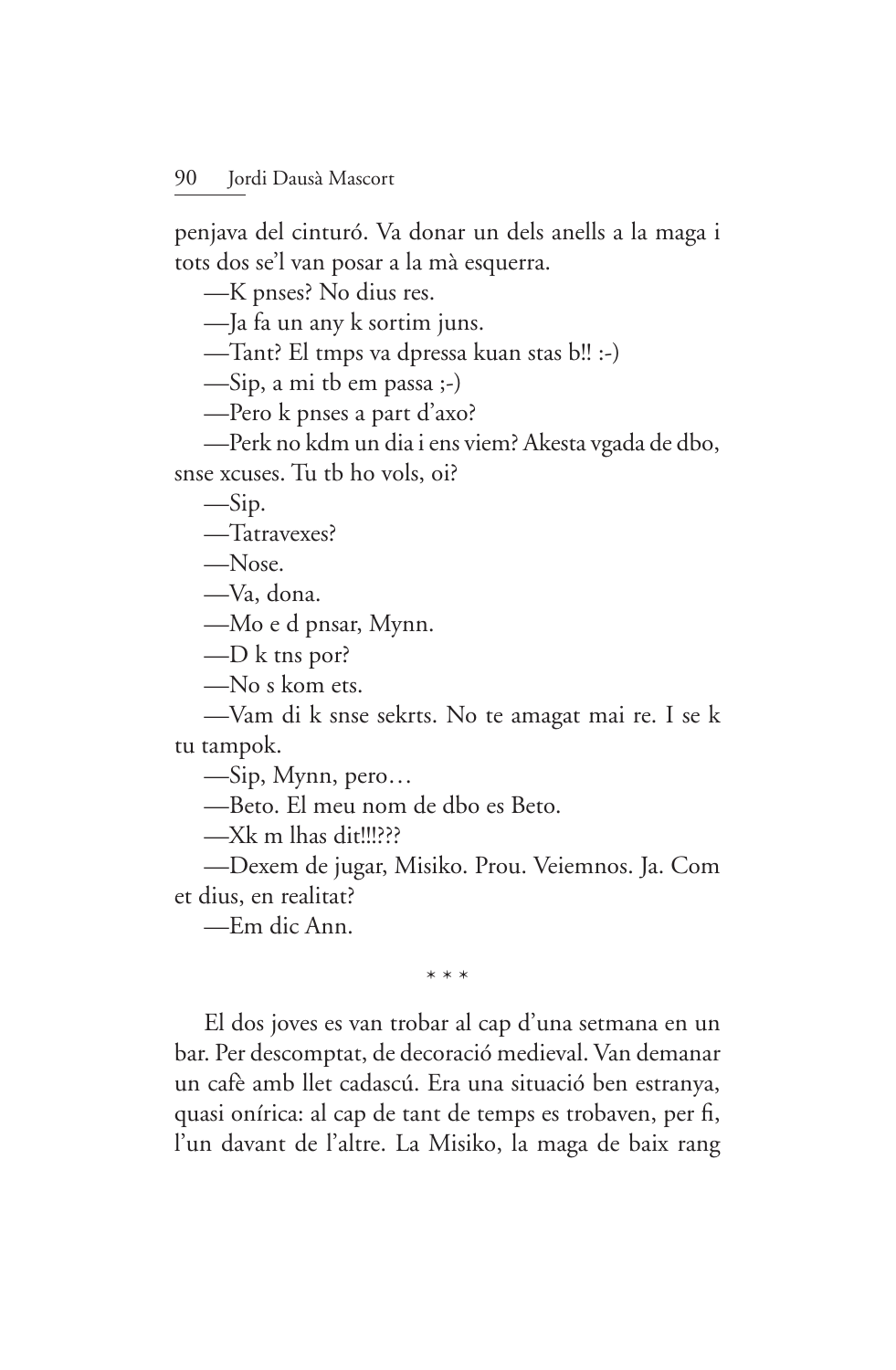que sempre fallava els encanteris, i en Mynn, una de les espases més veteranes i fortes de tot Hane. Un lluitador capaç de liquidar la majoria dels seus rivals d'un sol revés. Però aquella tarda plujosa tots dos tenien rostre: sense armadures, bastons de poder i túniques magenta. Sense una línia telefònica que els separés. Sense màscares, tot timidesa i vergonya. Van passar dues hores al cafè i parlaren poca estona. La resta eren silencis incòmodes, mirades furtives -de les que defugen els ulls de l'interlocutor- i excuses per anar sovint al lavabo. De tant en tant somreien o, fins i tot, reien nerviosament. Recordaven alguna anècdota: l'atac dels Monjos de la Foscor, o el dia que els programadors van pujar la quota mensual per jugar. I després tornaven els minuts eterns de silenci i d'incomoditat. Van pagar els cafès amb llet, i, fent-se dos petons a la galta, es van acomiadar, una mica alleujats. Cap dels dos va girar la vista per veure com s'allunyava l'altre.

 $* * *$ 

En Mynn, com cada vespre, entrà al Drac Moribund i va saludar a dos tipus cepats amb armadura negra i espases llargues. A la taula de costum hi seia la Misako, sola, esperant-lo.

-Misako, k tal? Ptons!

—Ptons, Mynn. B, i tu?

-Perfkte! K vols f, avui?

—K et sembla si nem a ls mines dl Nord? Diuen ke hi ha molta acció!

 $-Siiip$ !!!!